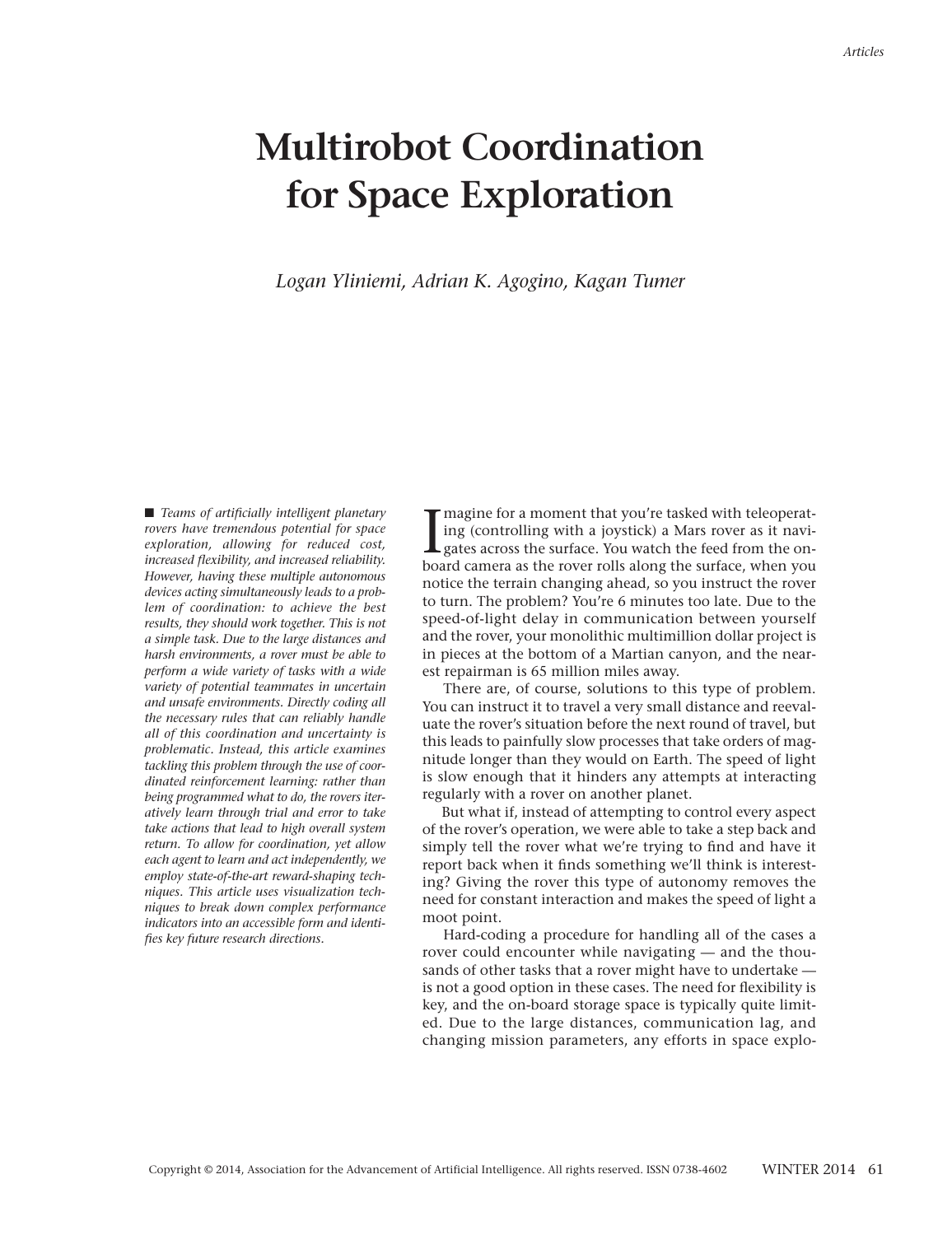

*Figure 1. The Speed-of-Light Communication Delay Makes Artificial Intelligence a Necessity for Space Exploration.*

ration need to be extremely robust to a wide array of possible disturbances and capable of a wide array of tasks. In short, as the human race expands its efforts to explore the solar system, artificial intelligence will play a key role in many high-level control decisions.

However, giving a rover that cost many personyears of labor and a multimillion dollar budget complete autonomy over its actions on another planet might be a bit unnerving. Space is a harsh and dangerous place; what if it isn't able to achieve the tasks it needs to? Worse, what if the rover finds an unpredicted and creative way to fail? These are legitimate concerns, worth addressing seriously.

One way to mitigate these concerns is to take the concept of a single traditional monolithic rover and broke it up into many pieces, creating a team of rovers, with one to embody each of these pieces. Each would be simple and perform just a few functions. Though each of the pieces is less effective individually than the monolithic rover, the sum of the pieces is greater than the whole in many ways.

First, any of the members of the team is significantly more expendable than the whole monolithic rover. This alleviates a large number of concerns and opens many opportunities. If one rover does find a way to fail creatively, the remainder of the team is still completely operational. By the same token, the team of rovers can undertake more dangerous missions than the monolithic rover; if the dangerous conditions lead to the failure of one rover, the rest can complete the mission. Additionally, redundancy can be designed into the team for particularly dangerous or critical roles.

Beyond the disposability of the individual team members, there are other benefits to this team-based approach. Savings can be realized in construction, as each rover can be designed with parts from a lowercost parts portion of the reliability curve. Similar savings are available in the design process, as a new team can be formed with some members that have been previously designed.

In addition, a team of rovers can have capabilities that a single monolithic rover cannot, like having presence in multiple locations at once, which is incredibly useful for planetary exploration. Ephemeral events can be simultaneously observed from separate locations (Estlin et al. 2010), even from the ground and from orbit simultaneously (Chien et al. 2011), which can make interpreting the situation significantly easier. Construction tasks that might be impossible for a single rover with limited degrees of freedom become much easier. Teams can survey areas separated by impassible terrain and share long-range communication resources (Chien et al. 2000).

However, the concerns that we must address expand rapidly once we start to consider the possibilities that arise with multiple rovers acting in the same area simultaneously. How do the rovers coordinate so that their efforts lead to the maximum amount of interesting discoveries? How does a rover decide between achieving a task on its own versus helping another rover that has become stuck? How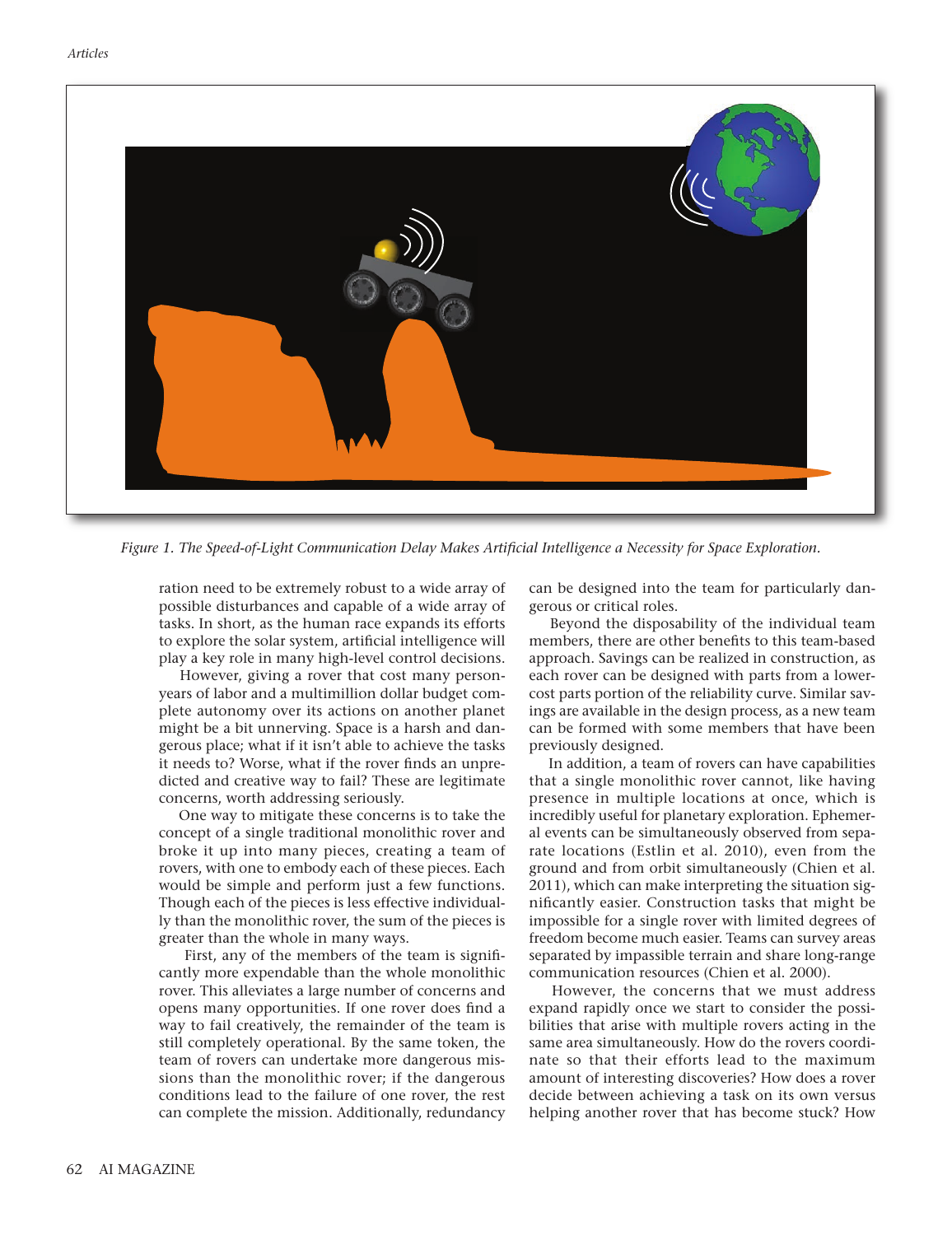does it decide between covering an area that's been deemed interesting or exploring an area that hasn't received much attention? These are all issues that fall under the larger umbrella of multiagent artificial intelligence (or multiagent systems), which is a ripe area of modern research (Wooldridge 2008).

One technique that has proven useful within the multiagent systems community is that of reward shaping used in conjunction with reinforcement learning. In this paradigm, instead of the rovers being told what to do, they each individually learn what to do through an iterative process of trial and error 1. In this process, each rover learns to maximize a reward function, measuring its performance. By carefully shaping the rewards that the rovers receive, we can promote coordination and improve the robustness of the learning process (Mataric 1994; Taylor and Stone 2009). Our goals in reward shaping are to balance two fundamental tensions in learning: (1) the rewards that the rovers are maximizing should be informative enough that they can promote coordination of the entire system, and (2) they should be simple enough that the rovers can easily determine the best actions to take to maximize their rewards. There are a number of obstacles that can make achieving this goal more difficult.

# Multiagent Coordination Is Hard

Being able to automatically learn intelligent control policies for autonomous systems is an exciting prospect for space exploration. Especially within the context of a coordinated set of autonomous systems, we have the possibility of achieving increased capabilities while maintaining an adaptive and robust system. However, these multiagent systems are fundamentally different from other types of artificial intelligence in two ways. First, we have to promote coordination in a multiagent system (see figure 2), since agents learning by themselves may work at cross-purposes, and second, we have to overcome increased learning complexity as the actions taken by other agents increase the difficulty that any particular agent has in determining the value of its actions with respect to a coordinated goal.

In space applications, this coordination will involve many issues like optimizing communication networks, maximizing scientific information returned from a set of sensors, and coordinating power usage through shared power resources. As a guiding example, consider a group of autonomous rover agents set to explore an area of an extraterrestrial body. Their goal is to observe a series of points of interest, and gain as much knowledge about these points as possible on a teamwide level. This means that ideally each agent within the multiagent system will cooperate toward the common good, but how to do this is not immediately obvious. For example, it may not be readily apparent in practice that a rover

is actively observing a point that has been well studied at an earlier point in time. The rover's actions of observing that point may be a very good choice, except that the other agents acting in the environment had already gleaned the necessary information from the point, making the action redundant.

Complex communication protocols or teamwork frameworks may offer a solution to this problem, but it might not be a practical one for space travel. Communication availability is limited, and failures of existing rovers or introduction of new rovers that weren't originally planned into the team are a realistic expectation for space exploration (Stone et al. 2013). Because of the large travel times and distances, and unpredictable and harsh environments, flexibility in implementation is key, and the solution must be robust to all sorts of disturbances.

This flexibility can be developed through the use of adaptive agent policies, which change over time to fit the situation the rover encounters. This creates a learning multiagent system, which allows the team to effectively deal with changing environments or mission parameters. A key issue in a learning multiagent system is the choice of the reward function that the agents use.

# How to Judge a Reward Function

A multiagent learning system depends on a way to measure the value of each agent's behavior. For instance, did a particular sensor reading give additional scientific value? Did a particular message sent efficiently use the communications channel? Did a particular rover movement put the rover in a good location and not interfere with the actions of another rover? This measurement is called a reward function, and changing what form the reward function takes is the science of reward shaping (Chalkiadakis and Boutilier 2003; Guestrin, Lagoudakis, and Parr 2002; Hu and Wellman 1998; Mataric 1998; Stone and Veloso 2000; Tumer, Agogino, and Wolpert 2002; Wolpert and Tumer 2001). An agent will seek to solely increase its reward function. Thus it should have two specific properties: sensitivity and alignment.

First, the reward function must be sensitive to the actions of the agent (Wolpert and Tumer 2001). An agent taking good actions should receive a high reward, and an agent taking poor actions should receive a lower reward. In an unpredictable, stochastic, or multiagent environment, there are other factors affecting the reward that the agent will receive. An ill-developed reward function will allow these random factors to insert a large amount of noise into the signal offered by the reward function, and as the signal-to-noise ratio decreases, so does the agent's performance.

Second, the reward function must be aligned with the overall mission that the agent team must achieve (Wolpert and Tumer 2001). That is, an agent that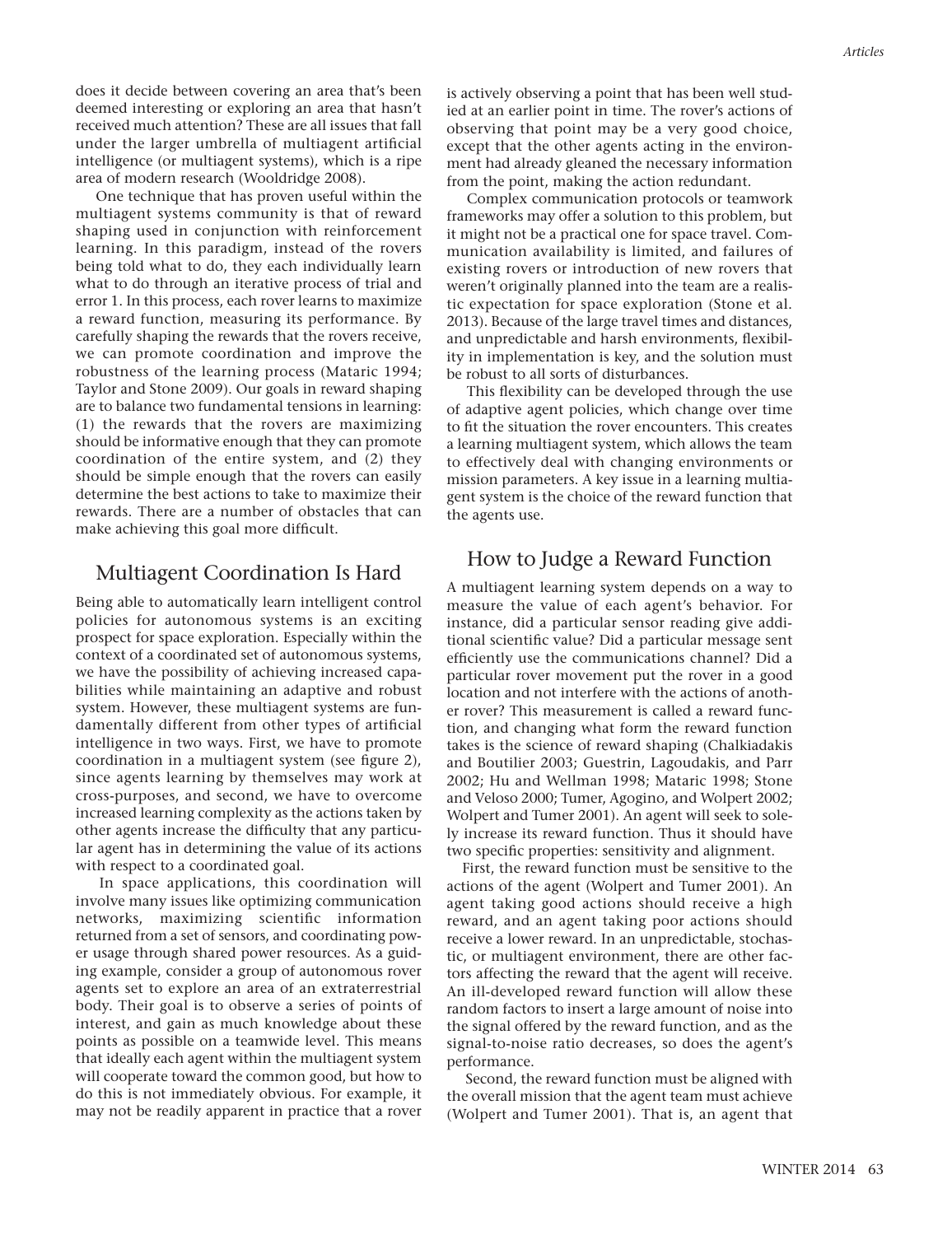

*Figure 2. Effective Single-Agent Learning May Lead to Incompatible Interactions in a Multiagent Setting.* Repetitive exploration and congestion are common problems.

increases its own reward should simultaneously be increasing the system performance. A lack of alignment can lead to situations such as the tragedy of the commons (Hardin 1968, Crowe 1969), wherein a group of rationally self-concerned agents lead to a drop in system performance due to working at crosspurposes. That is, agent *A* does what it perceives in its own best interest, as does agent *B;* in some way, their actions deplete their shared environment and lead to both agents being worse off than they would be had they cooperated for the communal good.

Both of these properties — sensitivity and alignment — are critical to multiagent systems. An agent must be able to clearly discern what it has done to earn a high reward, and continuing to earn that high reward must be in the best interest of the system as a whole. This is especially the case in space applications, because the large distances and communication restrictions introduced by limited bandwidth, limited power, or line-of-sight lead-to time prevent outside intervention if the system performance were to go awry. In fact, even identifying that a problem exists within the system is challenging: space and extra planetary exploration is a complex and difficult problem, and it might not be easy to immediately diagnose when agents aren't achieving their full potential.

In this article, we show one approach to diagnosing potential system performance issues through visualizing the sensitivity and alignment of various reward structures in a simple and straightforward manner.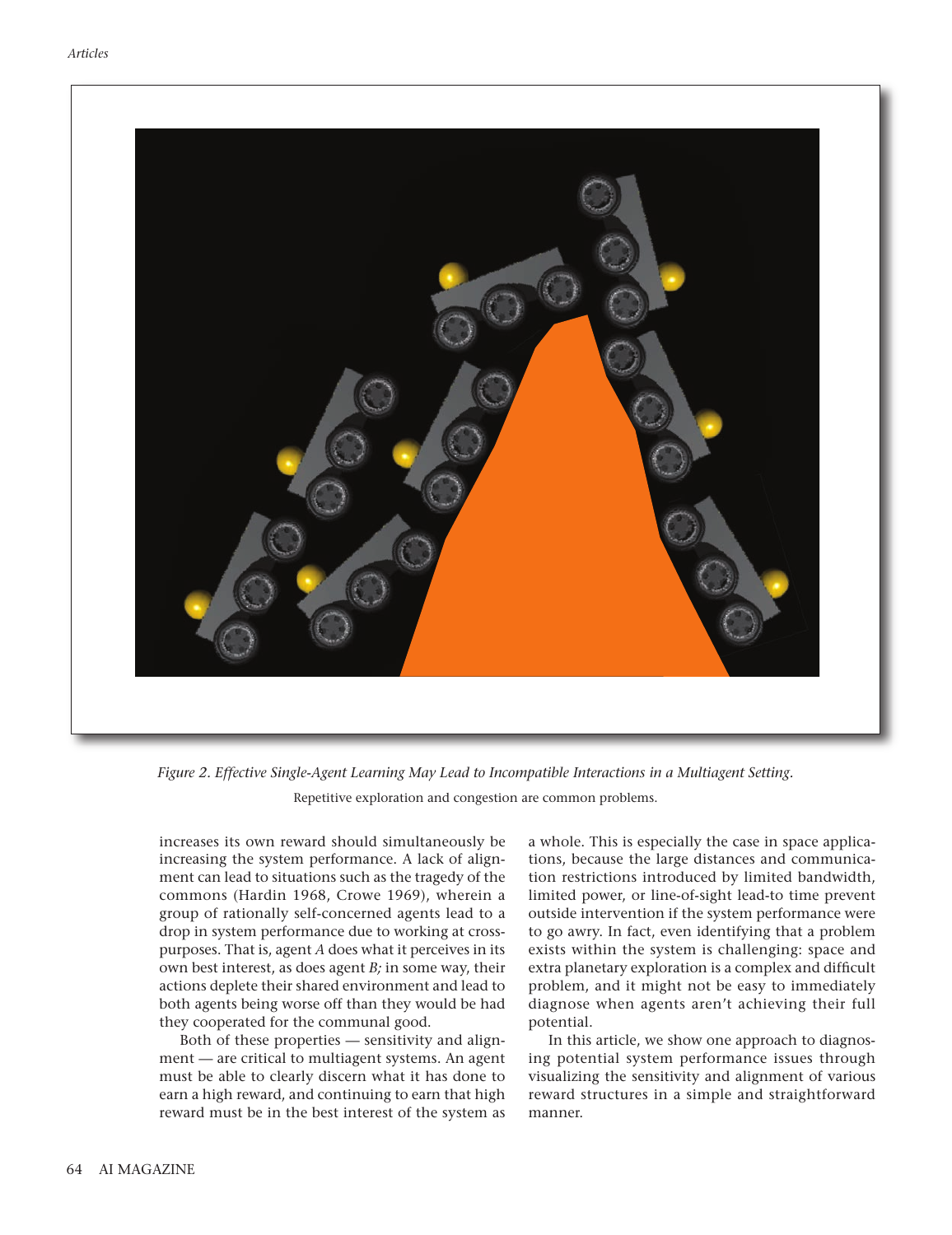# Classic Approaches to Coordination Through Reward Shaping

There are three classic approaches to solving complex multiagent systems: robot totalitarianism, robot socialism, and robot capitalism. Each has specific advantages and drawbacks.

#### Robot Totalitarianism (Centralized Control)

First, consider a centralized system in which one agent is making all necessary decisions for the entire system as a whole, and all other agents are merely following orders. The advantages here are that perfect coordination is possible and the pieces of the system as a whole will cooperate to increase system performance. This typically works well for small systems consisting of just a few agents (Sutton and Barto 1998). However, such a centralized system can fall prey to complexities such as communication restrictions, component failures — especially where a single point of failure can stop the entire system — and simply the difficulty of simultaneously solving a problem for hundreds or thousands of agents simultaneously. In most realistic situations, this is simply not an option.

#### Robot Socialism (Global or Team Reward)

Next, consider a system in which each agent is allowed to act autonomously in the way that it sees fit, and every agent is given the same global reward, which represents the system performance as a whole. They will single-mindedly pursue improvements on this reward, which means that their efforts are directed toward improving system performance, due to this reward having perfect alignment. However, because there may be hundreds or thousands of agents acting simultaneously in the shared environment, it may not be clear what led to the reward. In a completely linear system of *n* agents, each agent is only responsible for 1/*n* of the reward that they all receive, which can be entirely drowned out by the (*n* – 1)/*n* portion for which that agent is not responsible. In a system with 100 agents, that means an agent might only have dominion over 1 percent of the reward it receives! This could lead to situations in which an agent chooses to do nothing, but the system reward increases, because other agents found good actions to take. This would encourage that agent to continue doing nothing, even though this hurts the system, due to a lack of sensitivity of the reward.

#### Robot Capitalism (Local or Perfectly Learnable Reward)

Finally, consider a system in which each agent has a local reward function related to how productive it is. For example, a planetary rover could be evaluated on how many photographs it captures of interesting rocks. This means that its reward is dependent only on itself, creating high sensitivity. However, the team of rovers obtaining hundreds of photographs of the same rock is not as interesting as obtaining hundreds of photographs of different rocks, though these would be evaluated the same with a local scheme. This means that the local reward is not aligned with the system-level reward.

#### Summary

Each of the reward functions has benefits and drawbacks that are closely mirrored in human systems. However, we are not limited to just these reward functions; as we mentioned before, an agent will single-mindedly seek to increase its reward, no matter what it is, whether or not this is in the best interest of the system at large. Is there, perhaps, a method that could be as aligned as the global reward, while as sensitive as the local reward, while still avoiding the pitfalls of the centralized approach?

## Difference Rewards

An ideal solution would be to create a reward that is aligned with the system reward while removing the noise associated with other agents acting in the system. This would lead agents toward doing everything they can to improve the system's performance. Such a reward in a multirover system would reward a rover for taking a good action that coordinates well with rovers that are close to it, and would ignore the effects of distant rovers that were irrelevant.

A way to represent this analytically is to take the global reward *G*(*z*) of the world *z,* and subtract off everything that doesn't have to do with the agent we're evaluating, revealing how much of a difference the agent made to the overall system. This takes the form

 $D_i(z) = G(z) - G(z_{-i})$  (1)

where *G*(*z*–*<sup>i</sup>* ) is the global reward of the world without the contributions of agent *i*, and  $D_i(z)$  is the difference reward.

Let us first consider the alignment of this reward. *G*(*z*) is perfectly aligned with the system reward. *G*(*z*– *i* ) may or may not be aligned, but in this case, it doesn't matter, because agent *i* (whom we are evaluating) has no impact on *G*(*z*–*<sup>i</sup>* ), by definition. This means that  $D_i(z)$  is perfectly aligned, because all parts that agent *i* affects are aligned: agent *i* taking action to improve *Di* (*z*) will simultaneously improve *G*(*z*).

Now, let us consider the sensitivity of this reward. *G*(*z*) is as sensitive as the system reward, because it is identical. However, we remove *G*(*z*–*<sup>i</sup>* ) from the equation; that is, a large portion of the system — on which agent *i* has no impact on the performance does not affect  $D_i(z)$ . This means that  $D_i(z)$  is very sensitive to the actions of agent *i* and includes little noise from the actions of other agents.

Difference rewards are not a miracle cure. They do require additional computation to determine which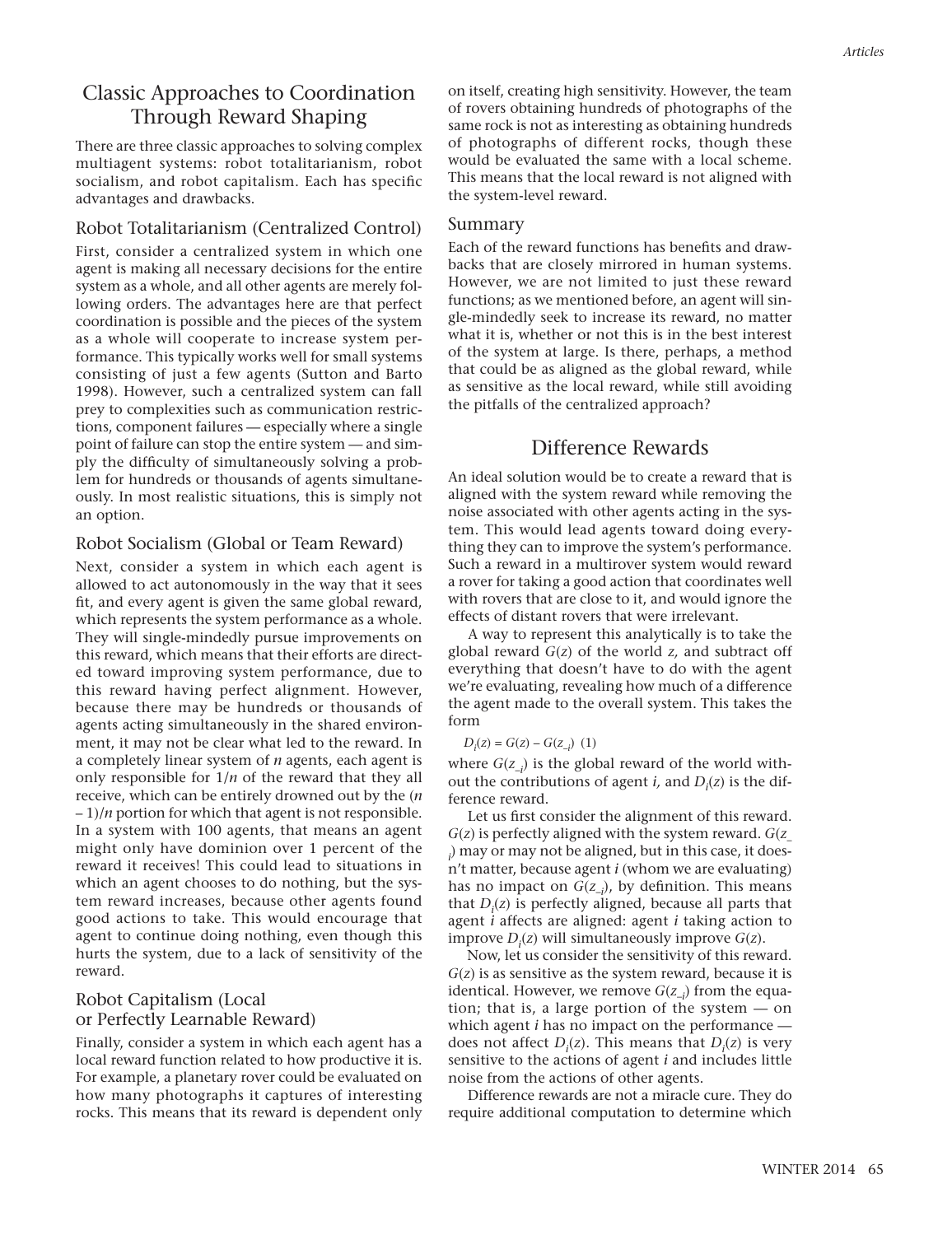

*Figure 3. A Team of Rovers Exploring Various Points of Interest on the Martian Surface.*  Artist's rendition.

portions of the system reward are caused by each agent. However, it is important to note that it is not necessary to analytically compute these contributions. In many cases, a simple approximation that serves to remove a large portion of the noise caused by using the system-level reward gains significant performance increases over using the system reward alone.

Although in this article we focus on the continuous rover domain, both the difference reward and the visualization approach have broad applicability. The difference reward used in this article has been applied to many domains, including data routing over a telecommunication network (Tumer and Wolpert 2000), multiagent gridworld (Tumer, Agogino, and Wolpert 2002), congestion games such as traffic toll lanes (Tumer and Wolpert 2004a, 2004b; Wolpert and Tumer 2001), and optimization problems such as bin packing (Wolpert, Tumer, and Bandari 2004) and faulty device selection (Tumer 2005).

# Continuous Rover Domain

To examine the properties of the difference reward in a more practical way, let us return to our example of a team of rovers on a mission to explore an extraterrestrial body, like the moon or Mars (figure 3). We allow each rover to take continuous actions to move in the space, while receiving noisy sensor data at discrete time steps (Agogino and Tumer 2004).

#### Points of Interest

Certain points in the team's area of operation have been identified as points of interest (POIs), which we represent as green dots. Figure 4 offers one of the layouts of POIs that we studied, with a series of lowervalued POIs located to the left on the rectangular world, and a single high-valued POI located on the right half. Because multiple simultaneous observations of the same POI are not valued higher than a single observation in this domain, the best policy for the team is to spread out: one agent will closely study the large POI, while the remainder of the team will cover the smaller POIs on the other side.

#### Sensor Model

We assume that the rovers have the ability to sense the whole domain (except in the results we present later marked with PO for partial observability), but even so, using state variables to represent each of the rovers and POIs individually results in an intractable learning problem: there are simply too many parameters. This is also why a centralized controller does not function well in this case. We reduce the state space by providing eight inputs through the process illustrated in figure 5. For each quadrant, which rotates to remain aligned with the rover as it moves through the space, the rover has a rover sensor and a POI sensor. The rover sensor calculates the relative density and proximity of rovers within that quadrant and condenses this to a single value. The POI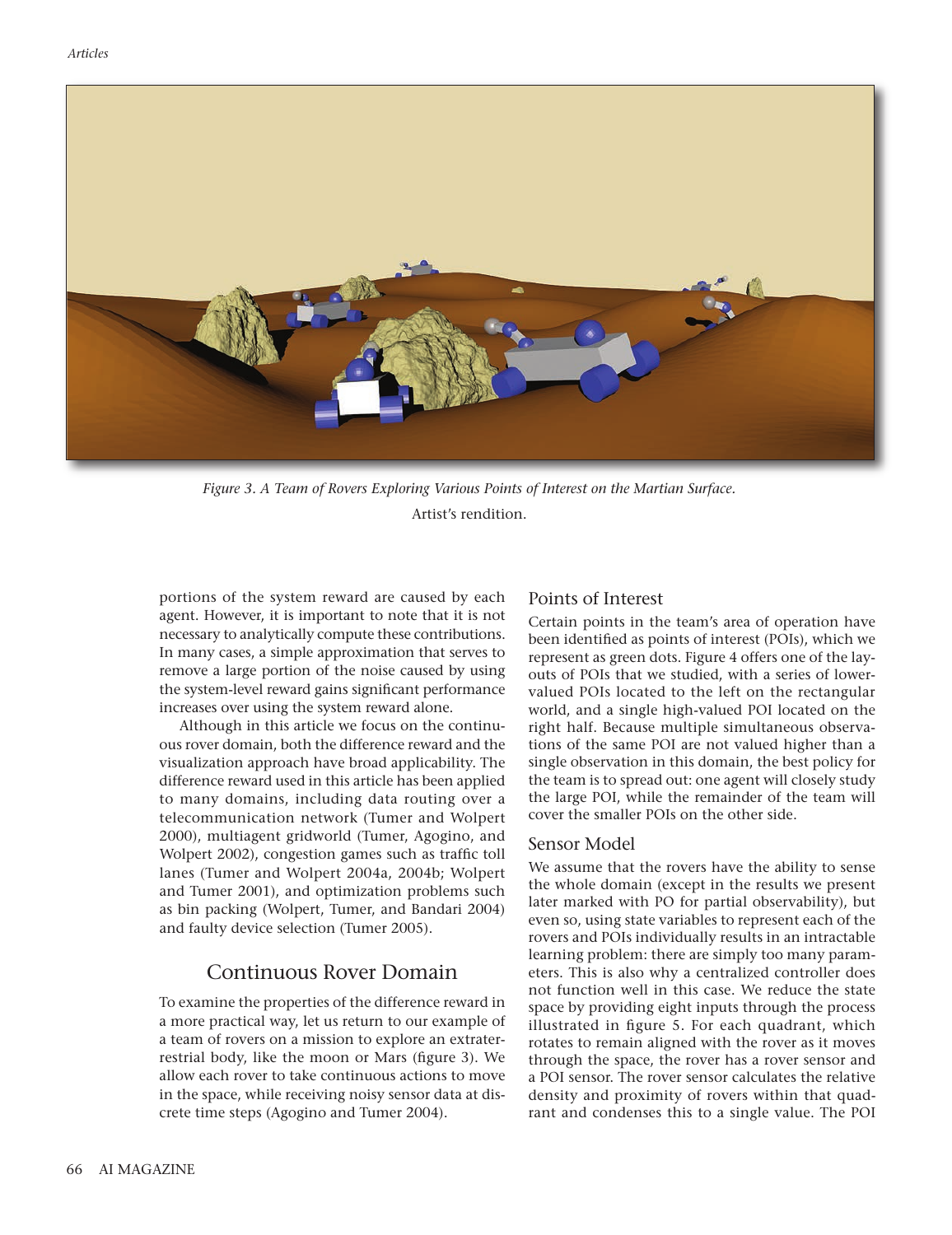

*Figure 4. A Team of Rovers Observing a Set of Points of Interest.* 

Each POI has a value, represented by its size here. The team will ideally send one rover to observe the large POI on the right closely, while the rest spread out in the left region to observe as many small POIs as possible.

sensor does the same for all POIs within the quadrant.

## Motion Model

We model the continuous motion of the rovers at each finite time step as shown in figure 6. We maintain the current heading of each rover, and at each time step the rovers select a value for *dy* and *dx,* where the value of *dy* represents how far forward the rover will move, and *dx* represents how much the rover will turn at that time step. The rover's heading for the next time step is represented as the direction of the resultant vector  $(dx + dy)$ , shown as the solid line in figure 6.

### Policy Search

The rovers use multilayer perceptrons (MLPs) with sigmoid activation functions to map the eight inputs provided by the four POI sensors and four rover sensors through 10 hidden units to two outputs, *dx* and *dy*, which govern the motion of the rover. The weights associated with the MLP are established through an online simulated annealing algorithm that changes the weights with preset probabilities (Kirkpatrick, Gelatt, and Vecchi 1983). This is a form of direct policy search, where the MLPs are the policies.

# Reward Structures

We present the visualizations for alignment and sensitivity of four reward structures in this work. The *perfectly learnable local reward, Pi ,* is calculated by considering the value of observations of all POIs made by agent *i* throughout the course of the simulation, ignoring the contributions that any other agents had to the system.

*The global team reward, T<sub>i</sub>, is calculated by consid*ering the best observation the team as a whole made during the course of the simulation.

The *difference reward, D<sub>i</sub>,* is calculated similarly to the perfectly learnable reward  $P_{i\prime}$  with the exception that if a second agent *j* also observed the POI, agent *i* is only rewarded with the difference between the quality of observations. Thus, if two agents observe a POI equally well, it adds to neither of their rewards, because the team would have observed it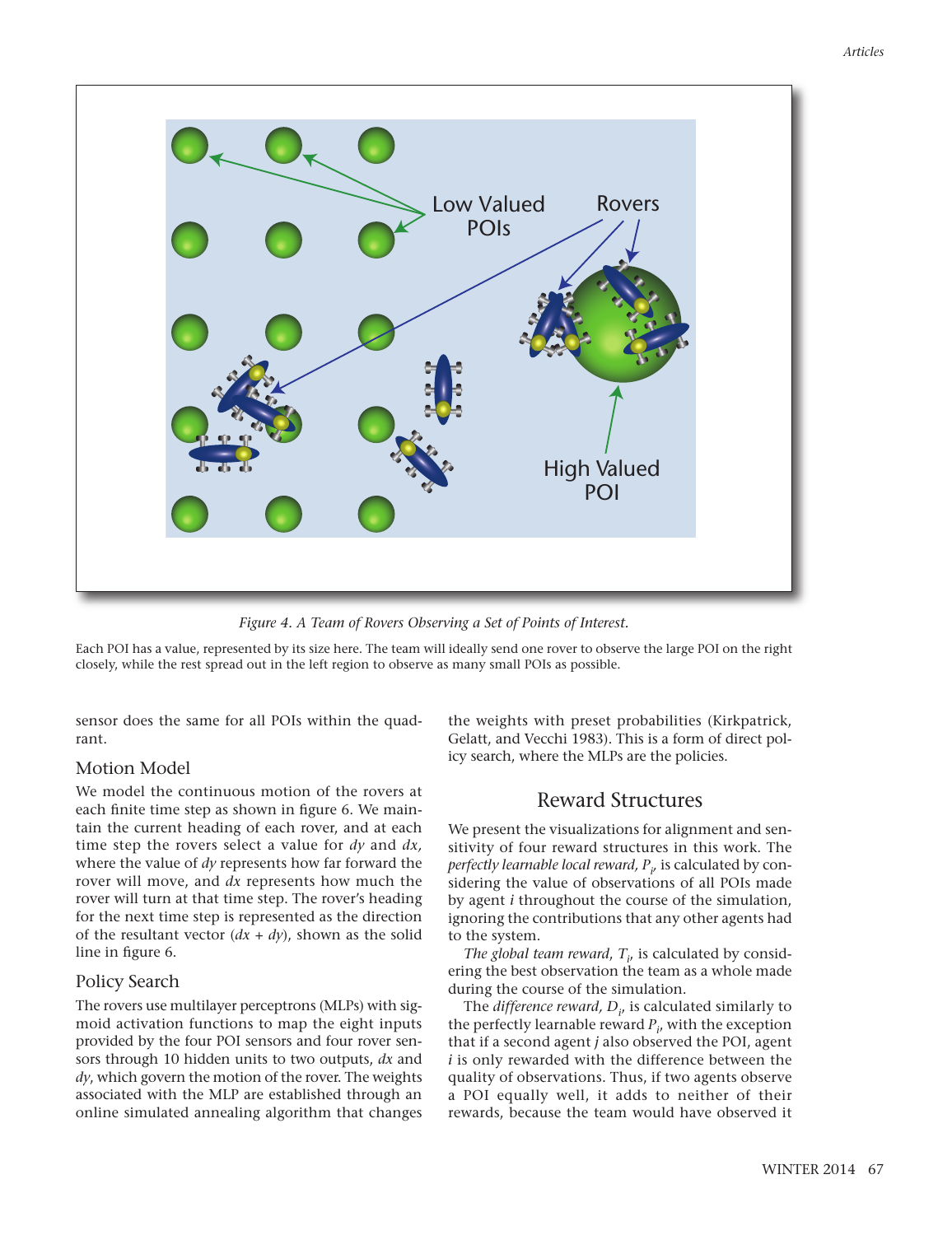

*Figure 5. Rover Sensing Diagram.*

Each rover has eight sensors: four rover sensors and four POI sensors that detect the relative congestion of each in each of the four quadrants that rotate with the rover as it moves.

anyway. If an agent is the sole observer of a POI, it gains the full value of the POI observation.

*The difference reward* under partial observability,  $D_i$ (PO), is calculated in the same manner as  $D_i$ , but with restrictions on what agent *i* can observe. Each rover evaluates itself in the same way as *Di* , but because of the partial observability, it is possible that two rovers will be observing the same POI from opposite sides, and neither will realize that the POI is doubly observed (which does not increase the system performance), and both will credit themselves. Likewise, each rover cannot sense POIs located outside of its observation radius. This is represented in figure 7.

## Visualization of Reward Structures

Visualization is an important part of understanding the inner workings of many systems, but particularly those of learning systems (Agogino, Martin, and Ghosh 1999; Bishof, Pinz, and Kropatsch 1992; Gallagher and Downs 1997; Hinton 1989; Hoen et al. 2004; Wejchert and Tesauro 1991). Especially in costly space systems we need additional validation that our learning systems are likely to work. Performance simulations can give us good performance bounds in scenarios that we can anticipate ahead of time. However, these simulations may not uniformly test the rovers in all situations that they may encounter. Learning and adaptation can allow rovers to adapt to unanticipated scenarios, but their reward functions still have to have high sensitivity and alignment to work. The visualization presented here can give us greater insight into the behavior of our reward functions. Our visualizations can answer important questions such as how often we think our reward will be aligned with our overall goals and how sensitive our rewards are to a rover's actions.

Through visual inspection we can see if there are important gaps in our coverage, and we can increase our confidence that a given reward system will work reliably.

The majority of the results presented in this work show the relative sensitivity and alignment of each of the reward structures. We have developed a unique method for visualizing these, which is illustrated in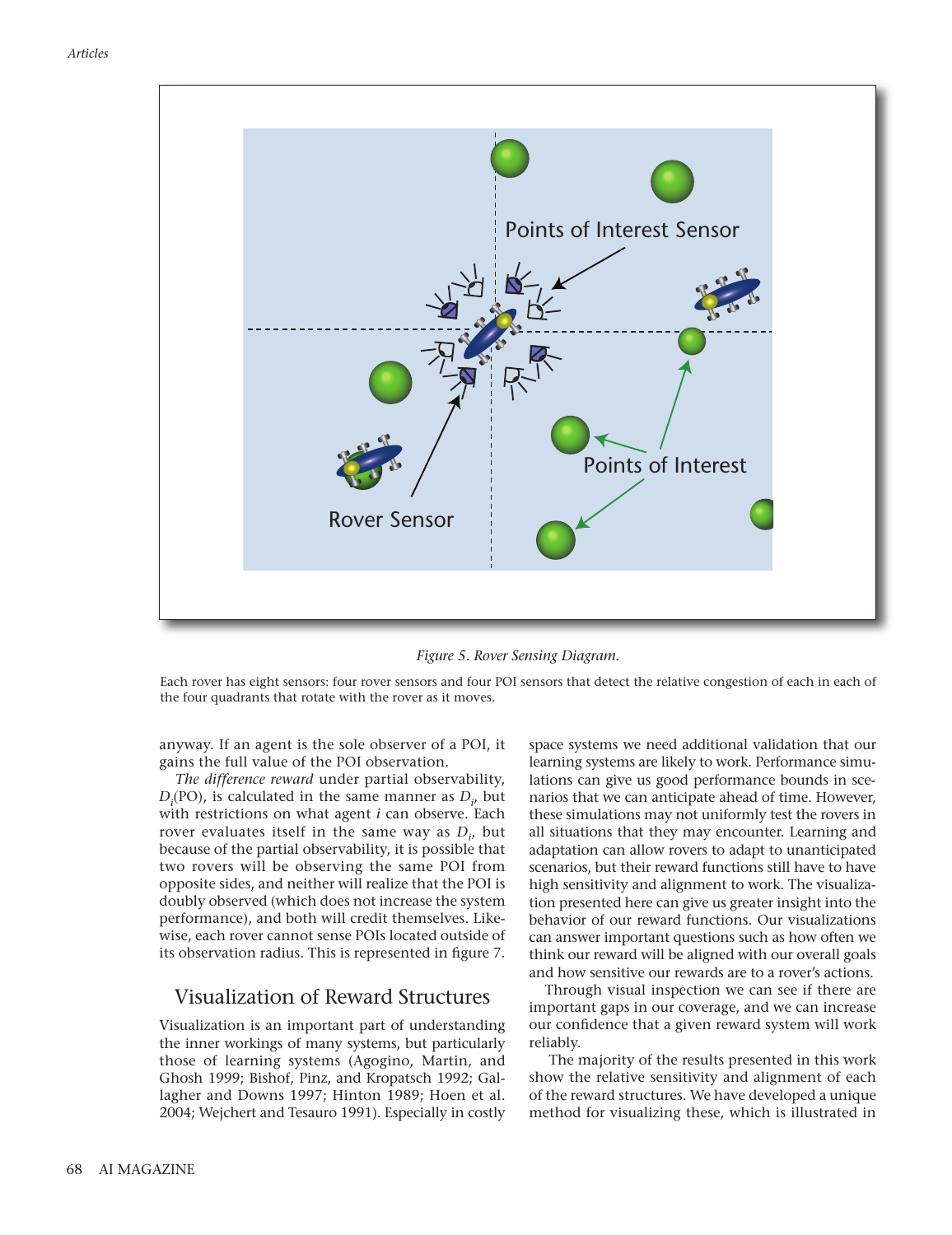

*Figure 6. Rover Motion Model.*

At each time step, each rover determines a continuous *dy* value to represent how far it moves in the direction it is facing, and a *dx* value determining how far it turns. Its heading at the next time step is the same as the vector (*dx + dy*).



*Figure 7. Rovers Under Partial Observability of Range Denoted by the Dotted Line.* 

Both rover A and rover B can sense and observe POI P, but cannot sense each other. In the Di(PO) formulation, they both would calculate that theirs was the only observation. Additionally, neither rover has any knowledge of POI Q.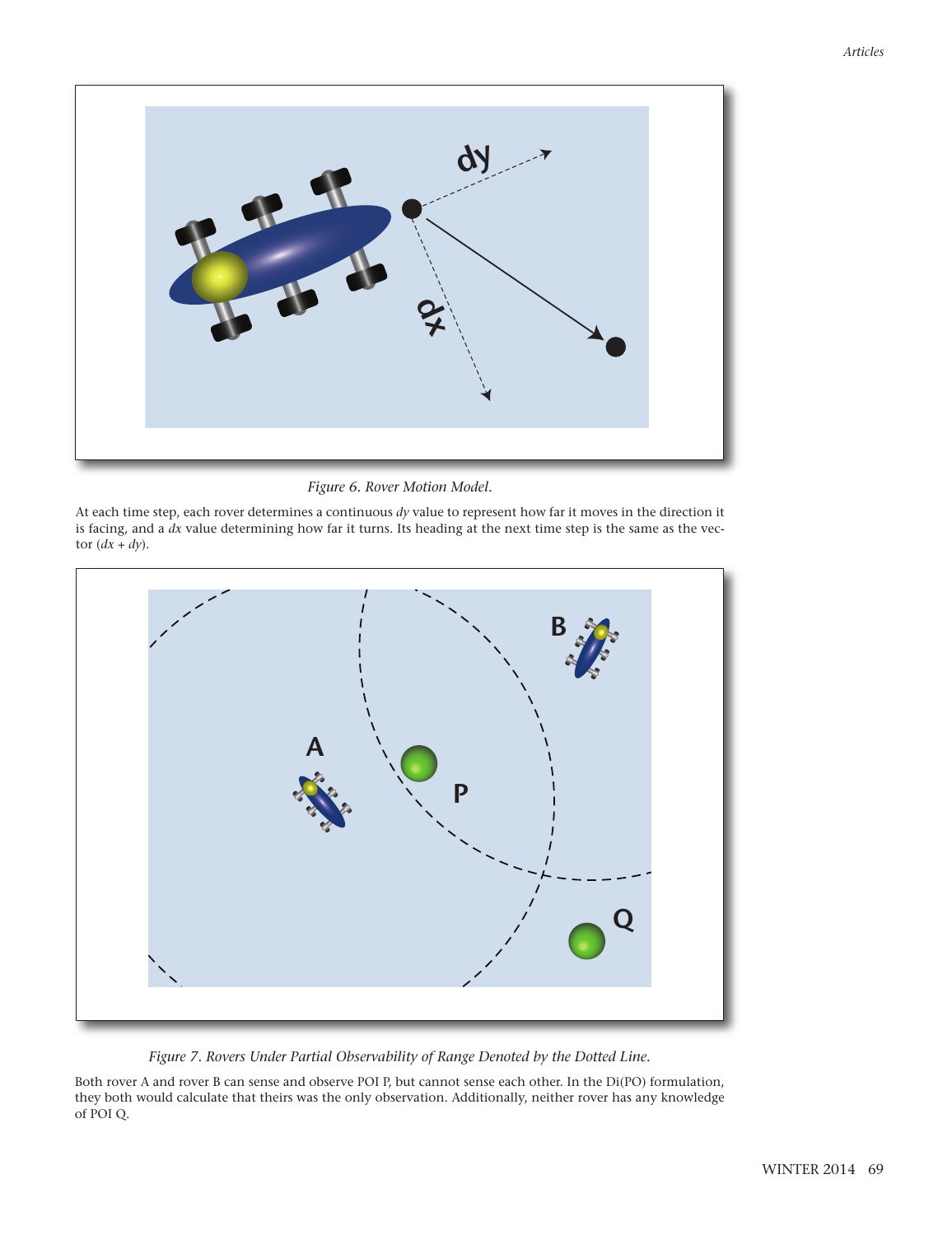*Articles*

Rover Sensor Points of Interest Sensor Points of Interest ers<br>
More Rover<br>
More POIs<br>
More POIs Alignment Computation X Coordinate Y Coordinate

*Figure 8. Illustration of the Visualization Calculation Process.* 

We use sensor data to determine which spot in the state space a circumstance represents, and place a marker in that location that represents whether the reward scores highly (bright +), near random (blank) or lowly (bright –).

> Figure 8. We use the sensor information from the rover (left) to determine which of the spaces we will update (right). The alignment or sensitivity calculation (Agogino and Tumer 2008) is then represented by a symbol that takes the form of a "+" or "–" sign; the brighter the shade of the spot, the further from the average. A bright "+," then, represents a very aligned or very sensitive reward and a bright "–" represents an antialigned or very nonsensitive reward for a given POI and rover density, in the case of figure 9. We also present these calculations projected onto a specific case of the actual space that the rovers move through in figure 10. A more general version of this technique projects onto the principal components of the state space, which is more thoroughly explored in other work (Agogino and Tumer 2008).

# Sensitivity and Alignment Analysis

A reward with simultaneously high alignment and sensitivity will be the easiest for agents to use to establish high-performing policies. Figure 9 presents the visualization for each of the reward structures. Notice that the perfectly learnable reward  $P_i$  does indeed have high sensitivity across the space, but has low alignment with the global reward in most of the center areas, which correspond to a moderate concentration of rovers and POIs. This area near the center of the visualization represents circumstances that the rovers find themselves in most often (Agogino and Tumer 2008).

The team reward  $T_{i}$ , by contrast, is very aligned throughout the search space, but is extremely lacking in sensitivity (denoted by the many "–" signs throughout the space).

The difference reward  $D_i$  is both highly aligned and highly sensitive throughout the search space. When we reduce the radius at which *D<sub>i</sub>* can sense other rovers and POIs, the visualization from the *Di* (*PO*) row indicates that the sensitivity remains strong everywhere, but there is a slight drop in alignment throughout the space.

So, it would appear that difference rewards  $(D_i)$ offer benefits over other rewards, even with partial observability (*Di* (*PO*)), but what does this mean in a more practical sense? To address this, we created figure 10, which projects the same type of alignment into the actual plane in which the rovers are operating.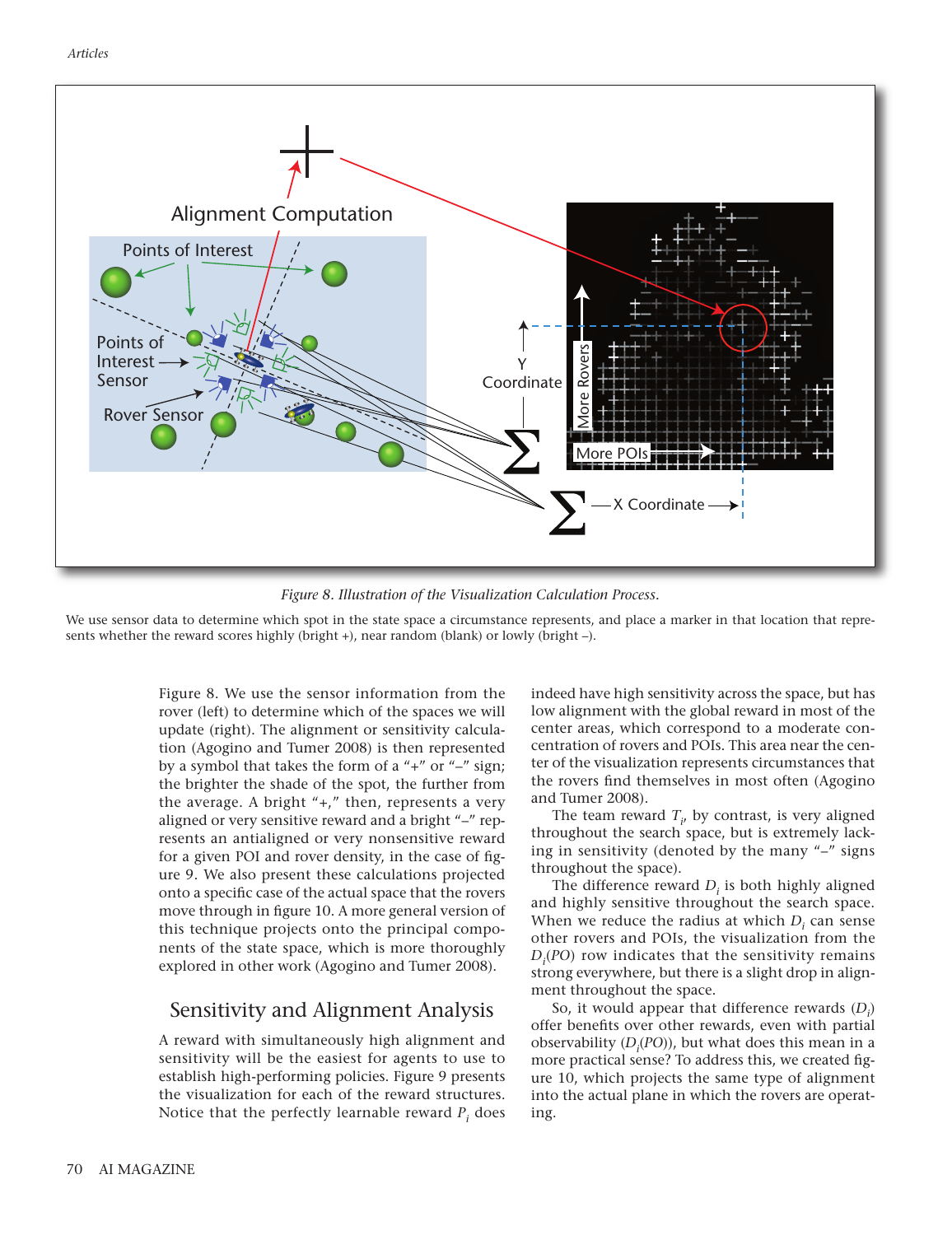

*Figure 9. Alignment and Sensitivity Visualization for the Four Reward Types, Projected Onto a Two-Dimensional Space Representative of the State Space.*

Note that the perfectly learnable reward Pi has low alignment through most of the space, and the team reward Ti is extremely nonsensitive through most of the space, while both instances of the difference reward maintain high performance by both metrics.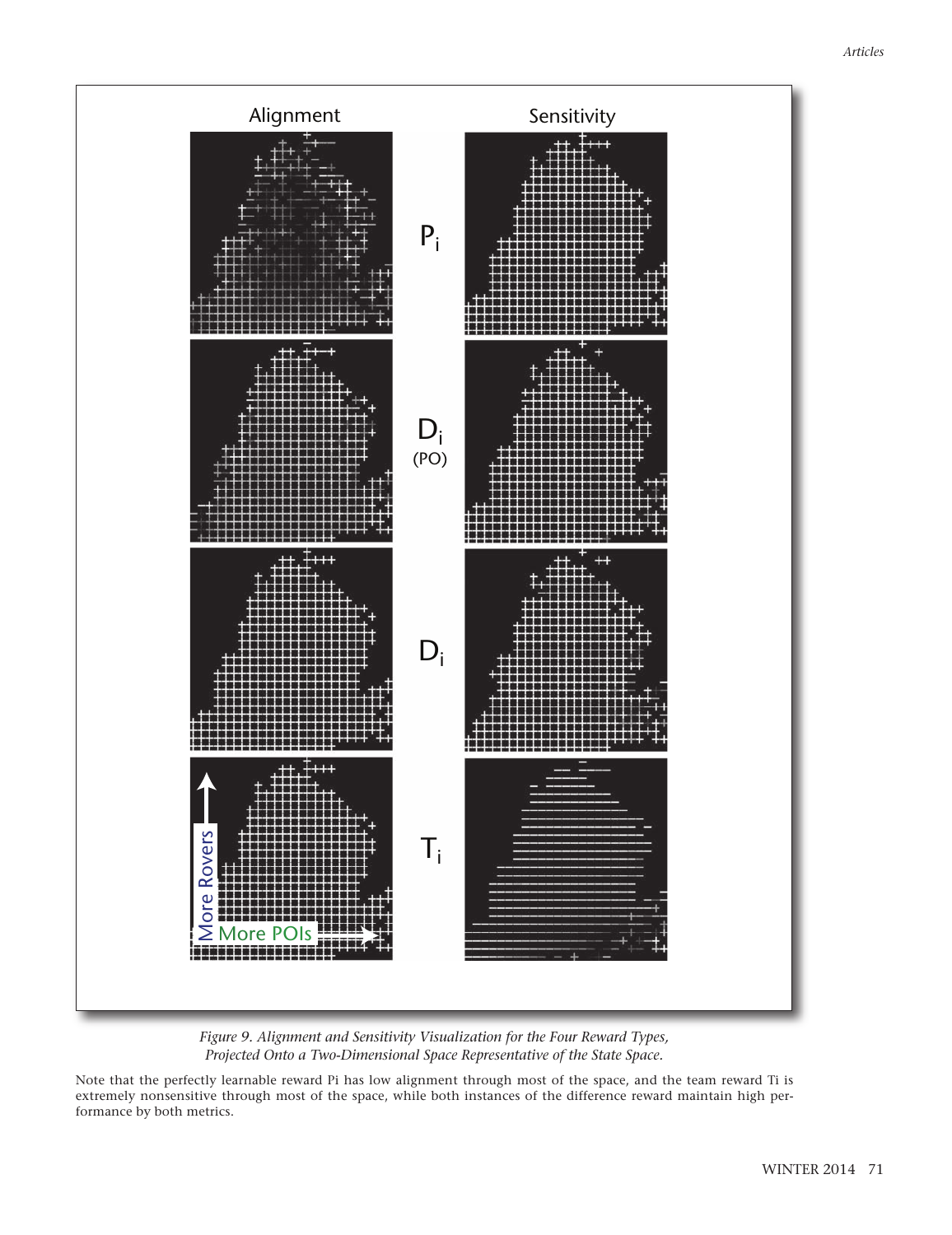

*Figure 10. Alignment Visualization for the Perfectly Learnable Reward Pi , and the Difference Reward Under Partial Observability, Di(PO).* 





*Figure 11. Final Performance Attained Versus Communication Radius for the Different Reward Structures.* 

Difference rewards maintain robust performance, but team rewards lose significant performance under restricted communication.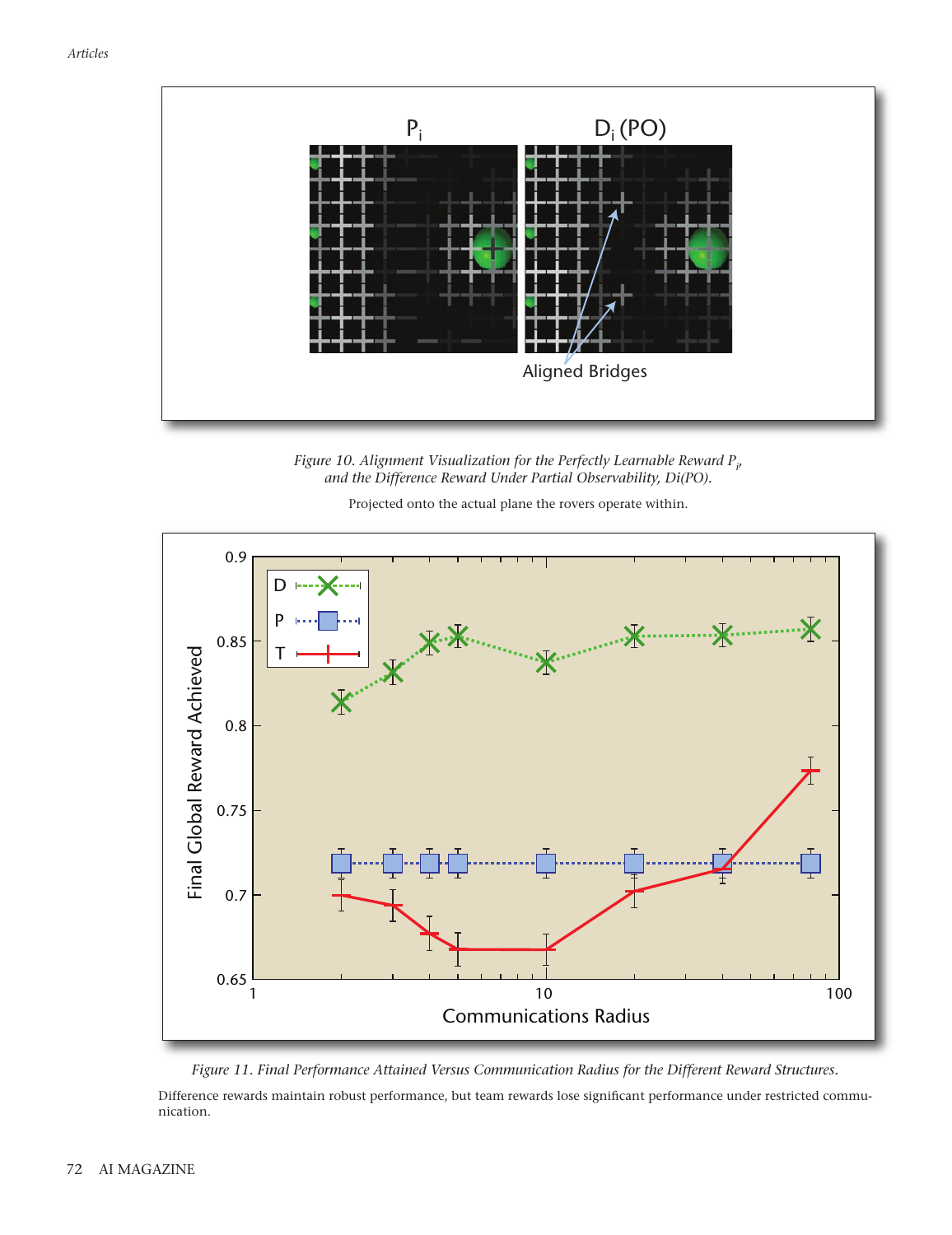The left figure presents the alignment for the perfectly learnable reward *Pi* , and the indicated region is antialigned with the system-level reward. That is, even though traveling across this region would be beneficial to the team (because traveling across this region is required to reach the large POI on the right), the rovers that find themselves in this area of the space are actively penalized.

The figure on the right presents the alignment for the difference reward under observation restrictions *Di* (*PO*), which is qualitatively different within the highlighted regions: *Di* (*PO*) builds two aligned bridges, which allow the rovers to pass through the highlighted region without being penalized while they travel to the large POI on the right. Furthermore, the other parts of the highlighted region are not antialigned with the system reward meaning that the rovers are not penalized for traveling through this space; they merely do not increase their reward while there.

## System Performance

We present system-level performance in figure 11, which represents the final system reward after training (*y*-axis) for teams of rovers trained on various rewards (line type), within different experiments with varying restrictions on observation radius (*x*-axis). Points to the left represent performance under extreme observation restrictions, and points to the right represent near-full observability. The visualizations performed in figures 9–10 correspond to full observability for all rewards except *Di* (*PO*), which corresponds to the *D*<sub>*i*</sub> reward at a communication radius of 10 units in figure 11.

The benefits in sensitivity and alignment offered by the difference rewards *Di* does result in increased system performance, as shown by the rightmost portion of figure 11. This reward leads to high-performing systems of rover agents with very successful policies. The global shared team reward  $T_i$  is capable of making some increases over a local policy under full observability, but still falls short of the difference reward.

The remainder of figure 11 presents

a result based on the final system performance attained by agent teams operating with different rewards under restricted communications. Agents trained on the difference reward *Di* are robust to a reduced communication radius, which could easily happen in cases of a dust storm, craggy landscape, or partial sensor failures. Agents using the perfectly learnable reward *Pi* are not affected by these restrictions, as the actions of other agents don't affect their policies.

Agents trained on the team or global reward  $T_i$  show an interesting phenomenon, however. Agents operating with a large communication radius are able to perform well as a team, and as this communication radius is reduced, so is the quality of the discovered policies — this much is expected. However, as the observation radius is decreased further, experimental runs with very low observation radii actually perform slightly better than those with moderate observation powers. This suggests that a little bit of knowledge about the location of other rovers is actually a bad thing. This can be explained: as the observation radius is reduced, agents trained on the team reward will behave more selfishly, like rovers using  $P_i$ , simply because they cannot sense the other rovers in the area; thus the gap between their performance decreases as the restrictions mirror this case.

# Conclusions

Space exploration creates a unique set of challenges that must be addressed as we continue expanding our reach in the solar system. One approach for dealing with these challenges is through the use of reinforcement learning with reward shaping. Care must be taken in any use of reward shaping: a solution that works with a small number of agents will not necessarily scale up in an expected fashion and might lead to catastrophic systemlevel results. The readily obvious team reward and perfectly learnable reward both lead to poor results due to their low sensitivity and alignment, respectively. There is a need for local-level rewards that can be carried out quickly and efficiently that will scale into

favorable results at the broader system level.

Difference rewards are an effective tool for this by encouraging multiagent coordination by their guaranteed alignment with the system objective, as well as their high sensitivity to local actions. They maintain high learnability throughout the state space, while offering perfect alignment with the system-level reward. This results in benefits that can be readily visualized within the space in which a team of rovers works, creating bridges of high reward that rovers can cross in between sparse POIs, and increasing overall system performance over a personal or team-based reward.

These properties in tandem with the robustness to various types of change within the environment show that their use in space exploration applications is an ideal fit. The capability of using a difference reward to encourage agents to do their best to help the team at whatever task is assigned allows for a team that can quickly and deftly adjust when mission parameters change. This can be as mundane as a sensor failing, or as dramatic as a complete mission reassignment.

While developing more sophisticated technologies for sensing more about the environment in a more efficient manner is a useful step forward, for multiagent space exploration, the key problem remains as what should the agents do to work together? This persists as a fertile motivating question for future research.

#### References

Agogino, A., and Tumer, K. 2004. Efficient Evaluation Functions for Multi-Rover Systems. In *Proceedings of the Genetic and Evolutionary Computation Conference* (GECCO-2004), Lecture Notes in Computer Science volume 3103, 1–12. Berlin: Springer.

Agogino, A.; Martin, C.; and Ghosh, J. 1999. Visualization of Radial Basis Function Networks. In *Proceedings of International Joint Conference on Neural Networks.* Piscataway, NJ: Institute of Electrical and Electronics Engineers.

Agogino, A. K., and Tumer, K. 2008. Analyzing and Visualizing Multiagent Rewards in Dynamic and Stochastic Environments. *Journal of Autonomous Agents and Multi-Agent Systems* 17(2): 320–338.